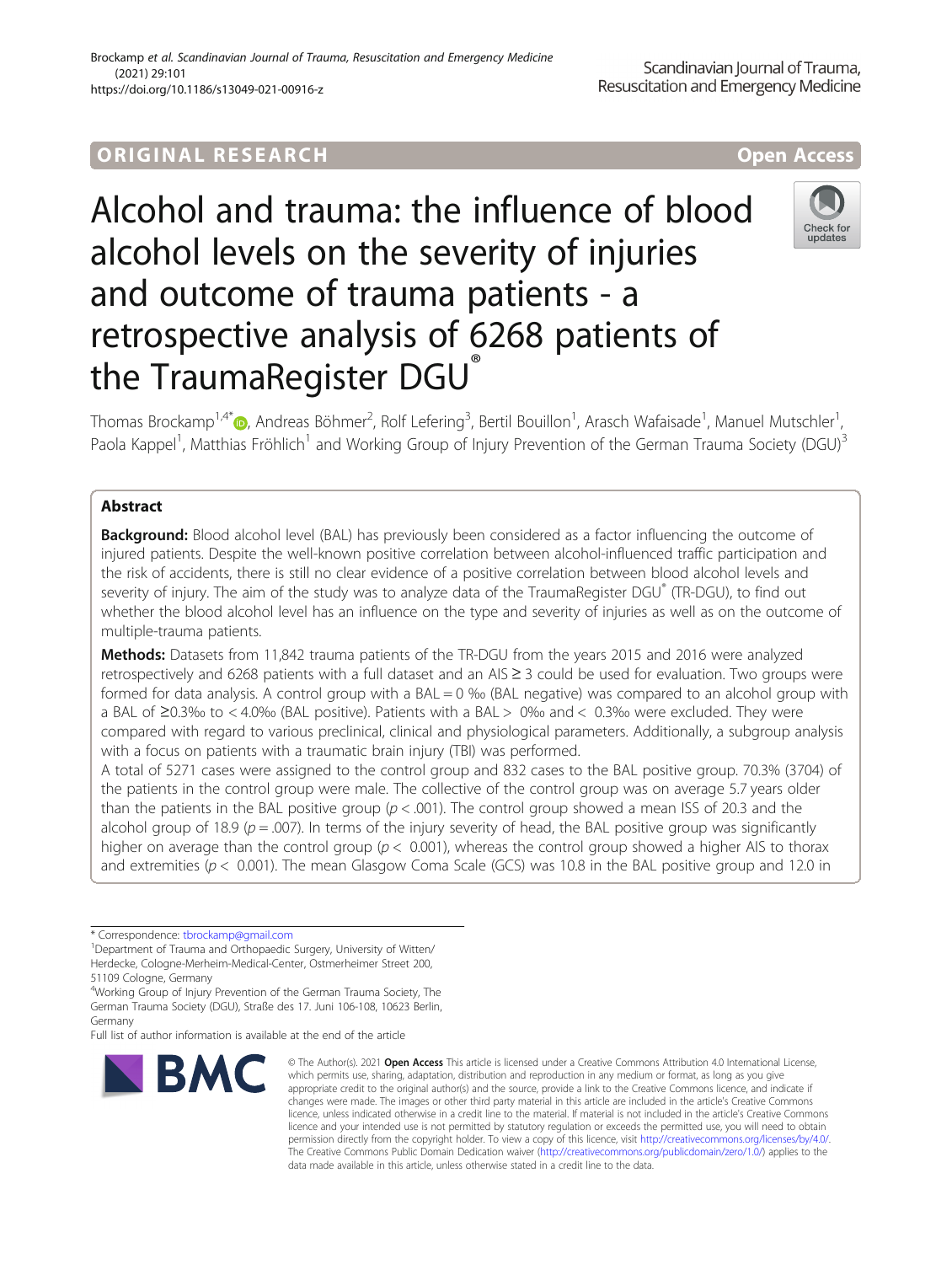Conclusions: This retrospective study analyzed the influence of the blood alcohol level in severely injured patients in a large national dataset. BAL positive patients showed worse results with regard to head injuries, the GCS and to some other physiological parameters. Finally, neither the 24-h mortality nor the overall mortality showed a significant difference in either group. Only in a subgroup analysis the mortality rate in BAL negative patients with TBI was significantly higher than the mortality rate of BAL positive patients with TBI. This mechanism is not yet fully understood and is discussed controversially in the literature.

**Keywords:** Blood alcohol, Traumatic brain injury, Outcome, Youth

#### Background

Every year, 1.2 million people worldwide die in road accidents [\[1](#page-6-0)]. Across the EU, more than 30,000 people die each year in road accidents. Millions more suffer injuries and permanent disabilities. Alcohol and drug abuse are often the causes of serious road accidents [\[2](#page-6-0)]. In Germany, a total of 2,5 million accidents were recorded by the police in 2018, including 37,450 accidents in which at least one person was under the influence of intoxicating substances. Alcohol influence was one of the causes of accidents in 2017 for 4.1% of all accidents in which persons have been involved. Overall, 7.4% of all fatally injured road users in Germany died as a result of an accident due to alcohol abuse. The number of accidents under the influence of other intoxicating substances increased sharply between 1991 and 2017 and almost quadrupled, from 434 to 1679 accidents [[3](#page-6-0)].

Despite the well-known positive correlation between alcohol-influenced traffic participation and the risk of accidents, there is still no clear evidence of a positive correlation between blood alcohol levels (BAL) and severity of injury. Moreover, it is not clear what precise influence the BAL has on the outcome (mortality; hospital stay, etc.) of a trauma patient injured in a traffic accident. Several studies have shown that patients with acute alcohol intoxication have a shorter hospital stay than patients without alcohol exposure [\[4](#page-6-0)–[6](#page-6-0)]. However, other authors could not prove a link between alcohol misuse and the severity of injury or outcome [[7,](#page-6-0) [8](#page-6-0)] or show that alcohol consumption increases the severity of injury [\[9](#page-6-0)]. The reasons for these different results can certainly also be found in the retrospective study designs and applied methodologies. Nevertheless, it is important to further analyze the effects of alcohol and drugs on the human body in the context of a seriously injured person in order to understand existing mechanisms of action. We think that our work can help to underline the important relation between the influence of alcohol on the body in

multiple trauma patients. It is not yet sufficiently understood how exactly alcohol changes the physiology of different systems in the human body (e.g. brain; blood; coagulopathy; blood pressure). To our knowledge, the literature does not give an adequate answer and in vitro studies on multiple trauma patients with a measurable blood alcohol level are rare.

The aim of the present study was to check whether the blood alcohol level (measured in permille) has an influence on the nature and severity of injuries as well as on the outcome of trauma patients. A retrospective analysis using data of the TR-DGU was performed.

#### Methods

In this retrospective observational study, data of 11,842 trauma patients from the TraumaRegister DGU®, collected between 2015 and 2016, were analyzed. The alcohol parameter was included in the registry in 2015. 6103 data sets were used for data analysis. Only primary admitted patients with an  $AIS \geq 3$  for whom a measured blood alcohol level was documented, were included. Patients transferred out early (< 48 h) to another hospital (missing outcome) or patients who were secondary admitted (missing initial BAL) were not included.

Two groups were formed for data analysis. A control group with a  $BAL = 0$  ‰ ( $BAL$  negative) and an alcohol group with a BAL of  $\geq 0.3\%$  to < 4.0% (BAL positive). Values of 4‰ or higher were considered unreliable and therefore excluded. The lower limit value (0.3‰) was chosen because there are already measurable effects on the body. Patients with a  $BAL > 0%$  and  $< 0.3%$  were excluded. Additionally, a subgroup analysis was done to investigate the effect of alcohol in a dataset of patients with a severe head injury (AIS head  $\geq 3$ ).

Preclinical, clinical and physiological parameters were compared, as were different outcome parameters between the two groups. Differences between the groups were analyzed at a significance level  $p < 0.05$  using the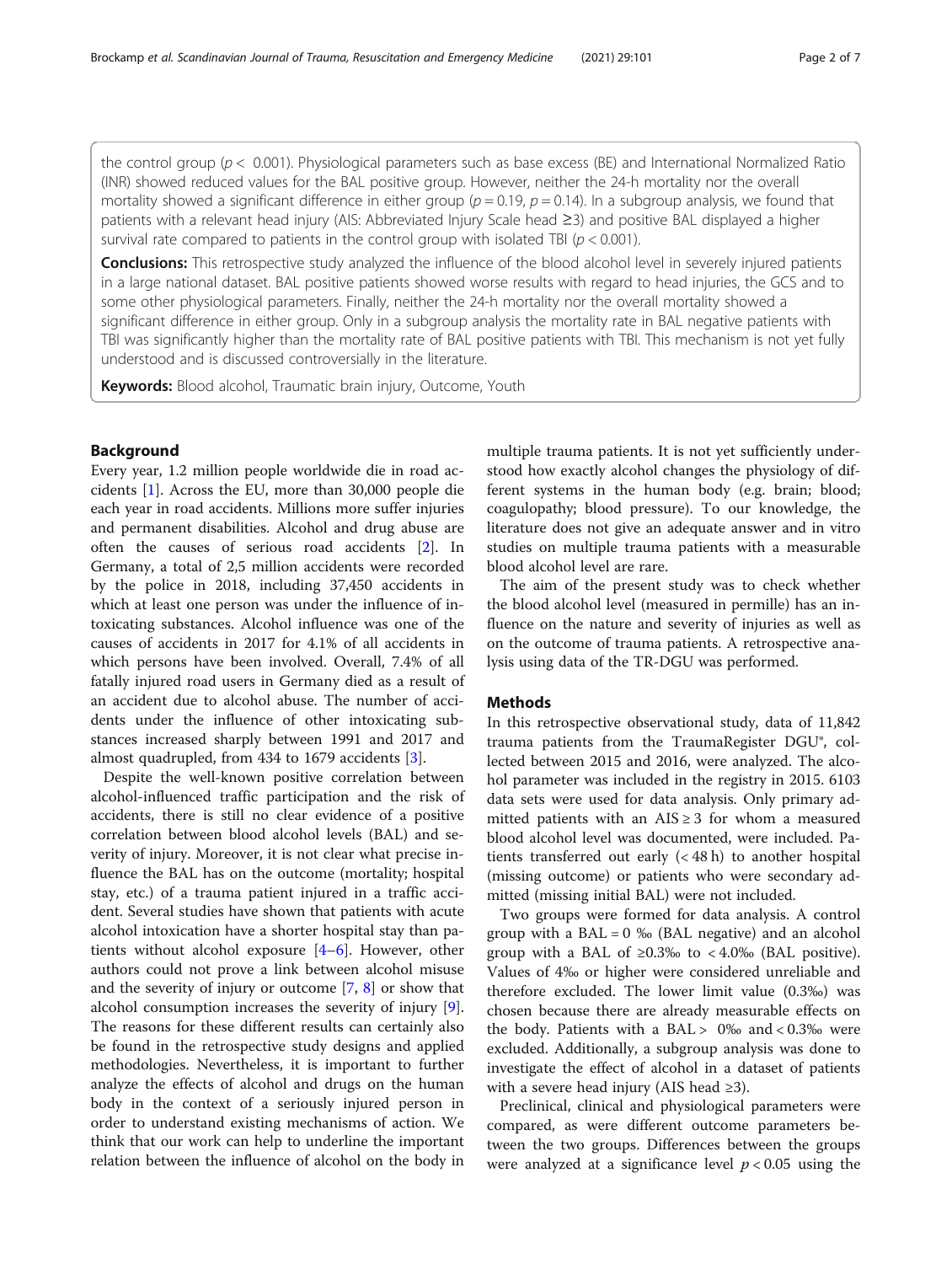Mann-Whitney-U and Pearson's Chi-Squared test when appropriate. The data is presented as mean with standard deviation for continuous variables and as a percentage for categorical variables. The statistical analysis was performed using standard statistics software (SPSS version 24.0, IBM, Armonk, NY, USA).

#### TraumaRegister DGU®

The TraumaRegister DGU<sup>®</sup> of the German Society of Trauma Surgery (DGU) was founded in 1993. The aim of this multicentre database is to provide pseudonymised and standardised documentation of seriously injured persons.

The data are collected prospectively in four successive phases: A) preclinical phase, B) shock room and subsequent surgical phase, C) intensive care unit and D) discharge. The documentation contains detailed information on demography, injury patterns, comorbidities, preclinical and clinical management, intensive medical history, important laboratory findings including transfusion data, and outcome. The inclusion criterion is admission to the hospital via the shock room followed by intensive or intermediate care unit monitoring, or arrival in the clinic with vital signs and death before admission to the intensive care unit.

The infrastructure for documentation, data management and data analysis is provided by the AUC - Akademie der Unfallchirurgie GmbH, which is affiliated with the DGU.

The scientific leadership is provided by the Committee on Emergency Medicine, Intensive.

Care and Trauma Management (Sektion NIS) of the German Trauma Society. Through a web-based application, the participating clinics enter their data pseudonymously into a central database. Scientific evaluations are approved according to a review procedure of the NIS section. The participating clinics are primarily located in Germany (90%) but an increasing number of clinics from other countries also contribute data (currently from Austria, Belgium, China, Finland, Luxembourg, Slovenia, Switzerland, the Netherlands and the United Arab Emirates). Currently, about 33,000 cases of more than 650 clinics are included in the database each year.

This study complies with the publication guidelines of the TraumaRegister DGU<sup>®</sup> and is registered as TR-DGU Project ID 2017–020 N.

#### Results

A total of 5271 cases were assigned to the control group and 832 cases to the BAL positive group. Basis study characteristics are provided in Table 1. It shows that 70% of the patients in the control group were male. The collective of the control group was on average 6 years older than the patients in the BAL positive group  $(p < .001)$ . The evaluation of the physiological parameters showed a higher blood pressure level in the control group (133 versus 125 mmHg) and a low hemoglobin value (12.9 versus 13.4). Base excess showed significantly lower levels in the BAL positive group. With regard to the ISS, the control group shows an average value of 20.3 and the alcohol group of 18.9 ( $p = .006$ ). In addition, the average GCS was 10.8 in the BAL positive group and 12.1 in the control group  $(p < .001)$ .

Regarding the injury severity in different body regions, we found significantly higher values regarding AIS head of BAL positive patients  $(p < 0.001)$  whereas AIS thorax and AIS extremities were significantly lower in the BAL positive group compared to the control group  $(p <$ 0.001). No significant differences could be measured for AIS abdomen (Table [2\)](#page-3-0).

Table [3](#page-3-0) gives an overview of the type of accident depending on BAL. A significantly increased proportion of BAL positive patients suffered from low falls, while mechanisms with increased force, such as car or motorcycle accidents, were less common in this group ( $p < 0.001$ ).

Neither the 24-h mortality nor the overall mortality showed a significant difference in either group ( $p = 0.19$ ,

Table 1 Patient characteristic

|                     |            | <b>BAL negative</b> | <b>BAL positive</b> | p-value |
|---------------------|------------|---------------------|---------------------|---------|
| Male                | n(%)       | 3704 (70.3)         | 699 (84.0)          | < .001  |
| Age (years)         | (Mean, SD) | $51 \pm 22$         | $45 \pm 18$         | < 0.001 |
| GCS                 | (Mean, SD) | $12.0 \pm 4.1$      | $10.8 \pm 4.5$      | < .001  |
| systBP on admission | (Mean, SD) | $133 \pm 32$        | $125 \pm 29$        | < .001  |
| Hemoglobin (g/dl)   | (Mean, SD) | $12.9 \pm 2.2$      | $13.4 \pm 2.1$      | < .001  |
| <b>INR</b>          | (Mean, SD) | $1.20 \pm 0.54$     | $1.13 \pm 0.49$     | < .001  |
| BE (mmol/l)         | (Mean, SD) | $-1.8 \pm 4.4$      | $-3.9 \pm 4.5$      | < .001  |
| <b>ISS</b>          | (Mean, SD) | $20.3 \pm 12.6$     | $18.9 \pm 11.6$     | .006    |
| <b>NISS</b>         | (Mean, SD) | $25.3 \pm 15.3$     | $24.9 \pm 15.9$     | .27     |

BAL, Blood Alcohol Levels; systBP, Systolic Blood Pressure; GCS, Glasgow Coma Scale; INR, International Normalized Ratio; BE, Base Excess; ISS, Injury Severity Score; NISS, New Injury Severity Score; SD Standard Deviation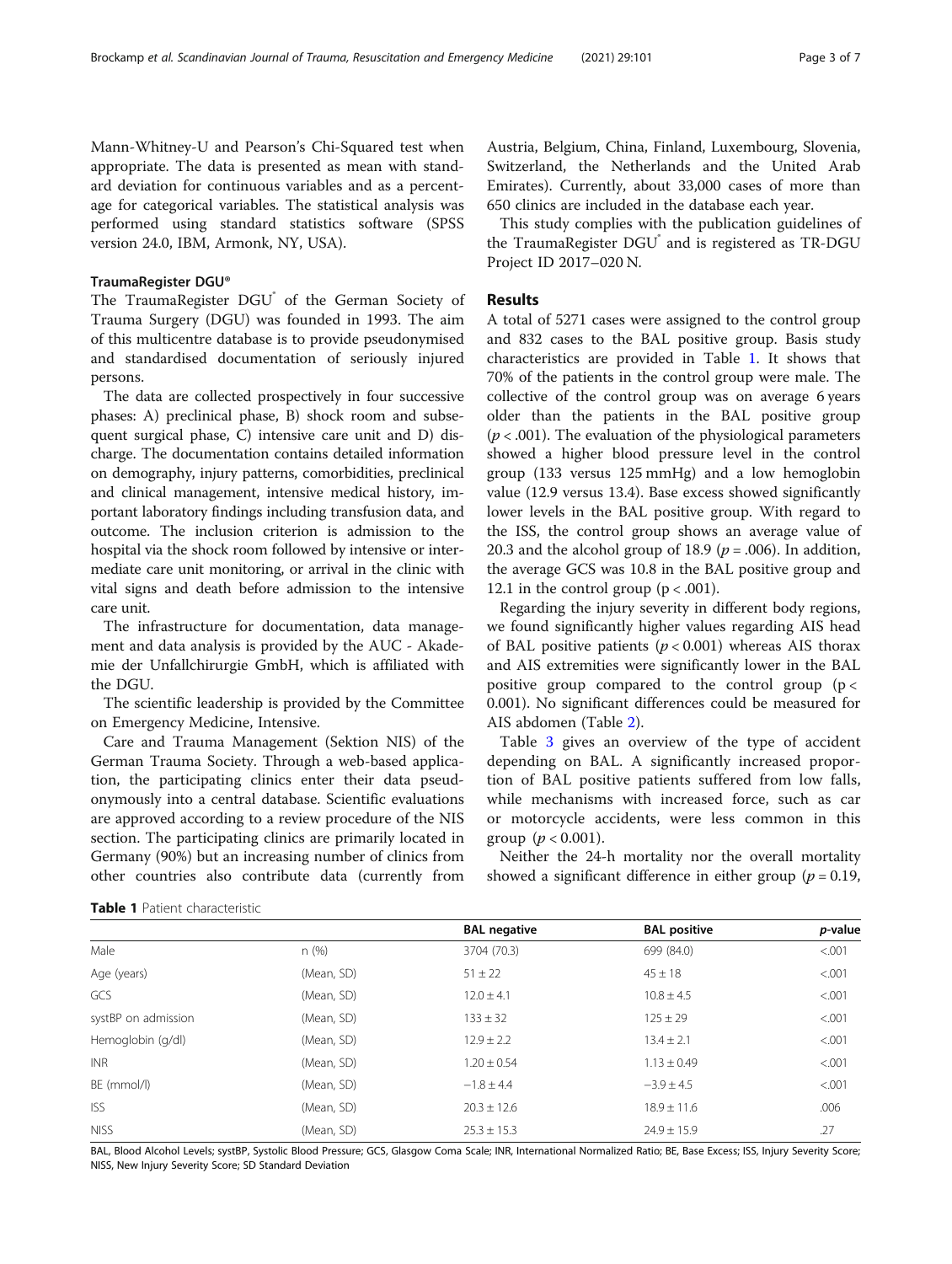| Relevant injury (AIS $\geq$ 3) of |       | <b>BAL negative</b> | <b>BAL positive</b> | <i>p</i> -value |
|-----------------------------------|-------|---------------------|---------------------|-----------------|
| Head                              | n(%)  | 2092 (39.7%)        | 405 (48.7%)         | < 0.001         |
| Thorax                            | n(%)  | 2195 (41.6%)        | 267 (32.1%)         | < 0.001         |
| Abdomen                           | n(%)  | 570 (10.8%)         | 77 (9.3%)           | .18             |
| Extremities / pelvis              | n (%) | 1378 (26.1%)        | 143 (17.2%)         | < 0.001         |

<span id="page-3-0"></span>Table 2 AIS depending on BA

BAL, Blood Alcohol Levels; AIS, Abbreviated Injury Scale

 $p = 0.14$ ). No relevant differences were found for ventilation days and length of stay on intensive care unit (ICU) or length of stay in hospital (Table [4\)](#page-4-0).

We further analyzed the influence of alcohol on trauma patients with a combination of a severe TBI (AIS head ≥3) and a positive BAL. This subgroup analysis showed that the mortality rate in patients with a positive BAL and a severe TBI was significantly lower (16.8%) compared to patients of the BAL negative group (24.3%)  $(p = .001)$  although the BAL positive group showed more isolated traumatic brain injuries (43% versus 31%,  $p < .001$ ). The ISS showed higher values in the BAL negative group (27 vs. 24,  $p < 0.001$ ).

The Revised Injury Severity Classification (RISC II) Score was additionally used to compare the observed with the predicted mortality. However, predicted mortality differed by less than 2% from observed mortality in both groups. In the subgroup TBI observed mortality was about 2% better than predicted (BAL positive), but the 95% CI was too broad to prove this effect.

Figure [1](#page-4-0) shows the relation between age and BAL positive and BAL negative patients. Younger patients (< 15 years) as well as older patients (> 60 years) were more frequently found in the control group, whereas patients about 25 and 55 years show an increased proportion in the BAL positive group.

#### **Discussion**

The influence of blood alcohol on the human body has been described many times [\[10](#page-6-0)–[12\]](#page-6-0). In addition to the negative effects on, among others, liver function or the

Table 3 Mechanism of Injury according to BAL

|                    |      | <b>BAL negative</b> | <b>BAL positive</b> | p-value |
|--------------------|------|---------------------|---------------------|---------|
| Car                | n(%) | 1256 (23%)          | 122 (17%)           | > 0.05  |
| Motorbike          | n(%) | 769 (14%)           | 53 (6%)             | > 0.05  |
| Bicycle            | n(%) | 519 (9%)            | 70 (8%)             | > 0.05  |
| Pedestrian         | n(%) | 366 (7%)            | 76 (9%)             | > 0.05  |
| Fall from $> 3m$   | n(%) | 913 (17%)           | 126 (15%)           | > 0.05  |
| Fall from $<$ 3 m  | n(%) | 963 (18%)           | 262 (30%)           | < 0.001 |
| Blunt trauma       | n(%) | 5050 (97%)          | 781 (93%)           | < 0.001 |
| Penetrating trauma | n(%) | 107 (2%)            | 44 (5%)             | > 0.05  |

BAL, Blood Alcohol Levels

central nervous system caused by ethanol, there are studies that describe a protective effect on some aspects, such as the cardiovascular system [\[13\]](#page-6-0). Road accidents often occur under the influence of alcohol and drugs. The risk of a road accident increases with increasing inability to drive, caused by alcohol and drugs  $[14, 15]$  $[14, 15]$  $[14, 15]$  $[14, 15]$  $[14, 15]$ . However, it is not fully understood what effect a positive BAL has on the physiological parameters and outcome of a seriously injured patient. For example, some authors describe that they measured a lower GCS and lower blood pressure parameters in patients with positive BAL compared to BAL negative patients, and finally observed an increased mortality rate for BAL positive patients [\[9](#page-6-0)]. A positive BAL can also affect the occurrence of a traumatic brain injury (TBI). In animal models, alcohol has shown both adverse and neuroprotective effects, while clinical studies analyzing acute and long-term neurological and behavioral effects of intoxication show no consistent results [[4,](#page-6-0) [16](#page-6-0), [17](#page-6-0)]. Our study results confirm some of the hypotheses described. The majority of our study collective consists of young, male patients. This coincides with the characterization of the risk profile of injured, alcoholized patients that can also be found in other studies [[18](#page-6-0), [19](#page-6-0)].

First, we found no significant differences in the 24 h mortality. The overall mortality rate showed no significant difference between the groups. Furthermore, the RISC II analysis confirmed our findings (predicted mortality). Looking at all patients in our study collective, no differences in mortality were seen. At most, the length of stay in the hospital was lower in patients with a positive BAL.

We then performed a subgroup analysis to focus on the group of patients with a severe traumatic brain injury (AIS head ≥3) to look for further effects that might show different results. However, we showed that the mortality rate in BAL positive patients with TBI was significantly lower than the mortality rate in BAL negative patients with TBI. Additionally, in our subgroup analysis, we observed more patients with an isolated TBI. But the ISS was lower in the BAL positive group. The ISS might have an effect on the higher mortality rate in the BAL negative subgroup.

Age might be influencing the outcome of mortality in this subgroup, too. But we have the same significant age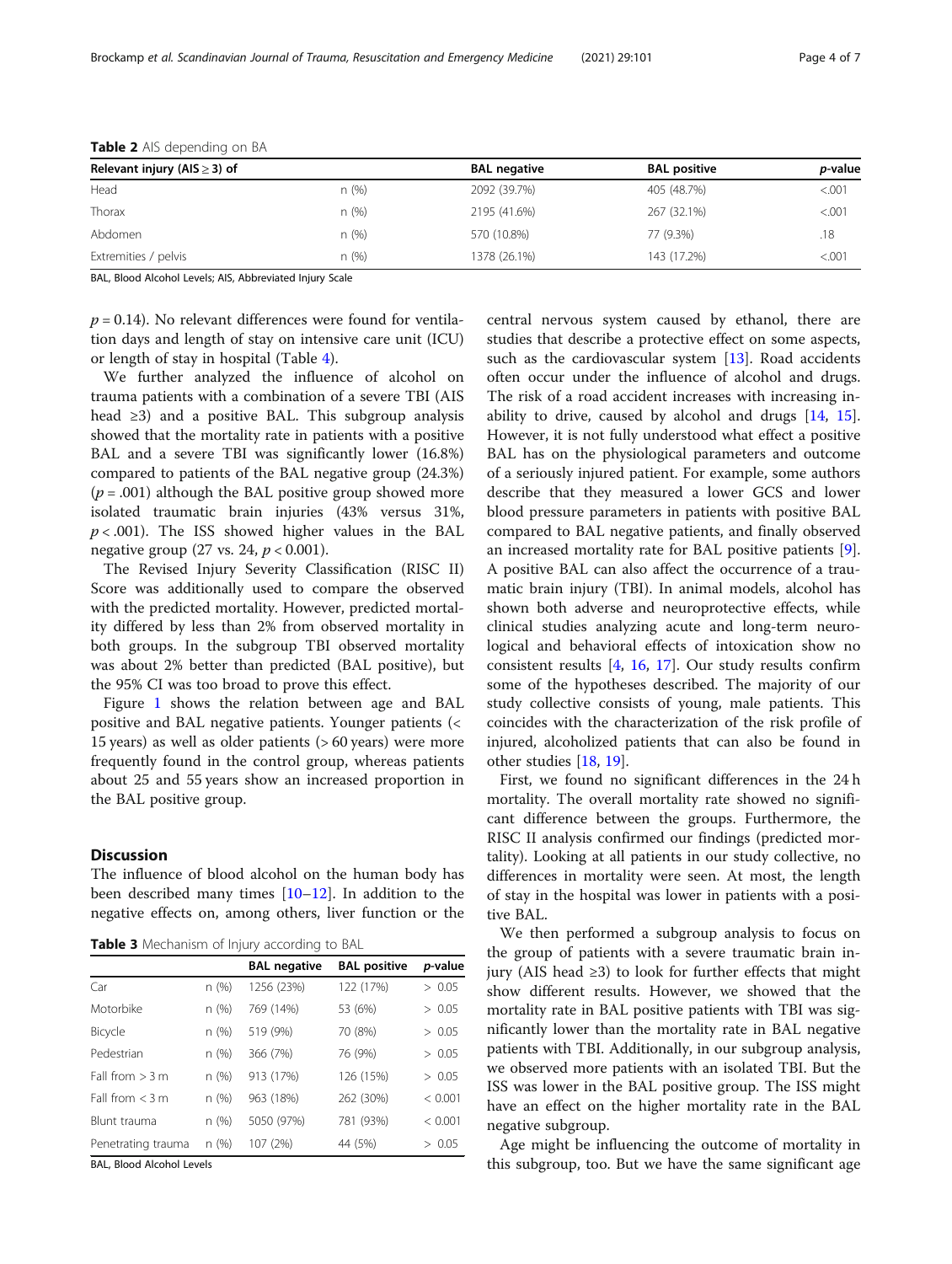|                               |              | <b>BAL negative</b> | <b>BAL positive</b> | p-value |
|-------------------------------|--------------|---------------------|---------------------|---------|
| Mechanical ventilation (days) | Median (IQR) | $0(0-3)$            | $0(0-2)$            | .13     |
| LOS on ICU (days)             | Median (IQR) | $3(1-9)$            | $2(1-8)$            | .23     |
| LOS in hospital (days)        | Median (IQR) | $13(7-23)$          | $12(6-23)$          | .026    |
| Mortality (24 h)              | n(%)         | 266 (5.0%)          | 33 (4.0%)           | .19     |
| Mortality (in hospital)       | n(%)         | 654 (12.4%)         | 88 (10.6%)          | .14     |
| 95% CI for Mortality          |              | $[11.5 - 13.3]$     | $[8.5 - 12.7]$      |         |
| RISC II Prognose              |              | 11.7%               | 10.8%               | .97     |
| Subgroup TBI                  | n.           | 2092                | 405                 |         |
| <b>ISS</b>                    | Mean (SD)    | 27(13)              | 24(12)              | < .001  |
| Isolated TBI                  | n(%)         | 653 (31.2%)         | 173 (42.7%)         | < .001  |
| Mortality (in hospital)       | n(%)         | 509 (24.3%)         | 68 (16.8%)          | .001    |
| 95% CI for mortality          |              | $[22.5 - 26.2]$     | $[13.1 - 20.4]$     |         |
| RISC II prognosis             | Mean         | 23.9%               | 18.7%               | < .001  |

#### <span id="page-4-0"></span>Table 4 Outcome according to BAL

LOS, Length of stay. ICU, Intensive Care Unit; TBI, Traumatic brain injury; CI Confidence Interval

difference when testing for 24 h mortality and overall mortality in the whole collective. Thus, we do not think that age might be one of the main influencing factors.

Some research groups also found a positive, protective effect of ethanol in patients with moderate and severe TBIs. They showed a significantly lower mortality rate for this group [\[20](#page-6-0)].

Tien et al. showed that low to moderate BAL can be beneficial in patients with severe TBI but a high BAL appears to cause an increased risk of mortality during a hospital stay in these patients, which may be related to the adverse hemodynamic and physiological effects in

BAL positive patients [[21\]](#page-6-0). Sperry et al. investigated the influence of alcohol on GCS in TBI patients. They showed that positive BAL in patients with blunt TBI does not lead to clinically significant changes in GCS value [\[22\]](#page-6-0). On the other hand, Pandit et al. reported that patients with severe TBI and positive BAL more frequently develop complications during a hospital stay compared to BAL negative patients with TBI. They were therefore unable to detect any neuroprotective effect related to ethanol [\[23\]](#page-6-0).

In conclusion, a neuro-protective effect of alcohol and the significant survival benefit for alcohol intoxicated

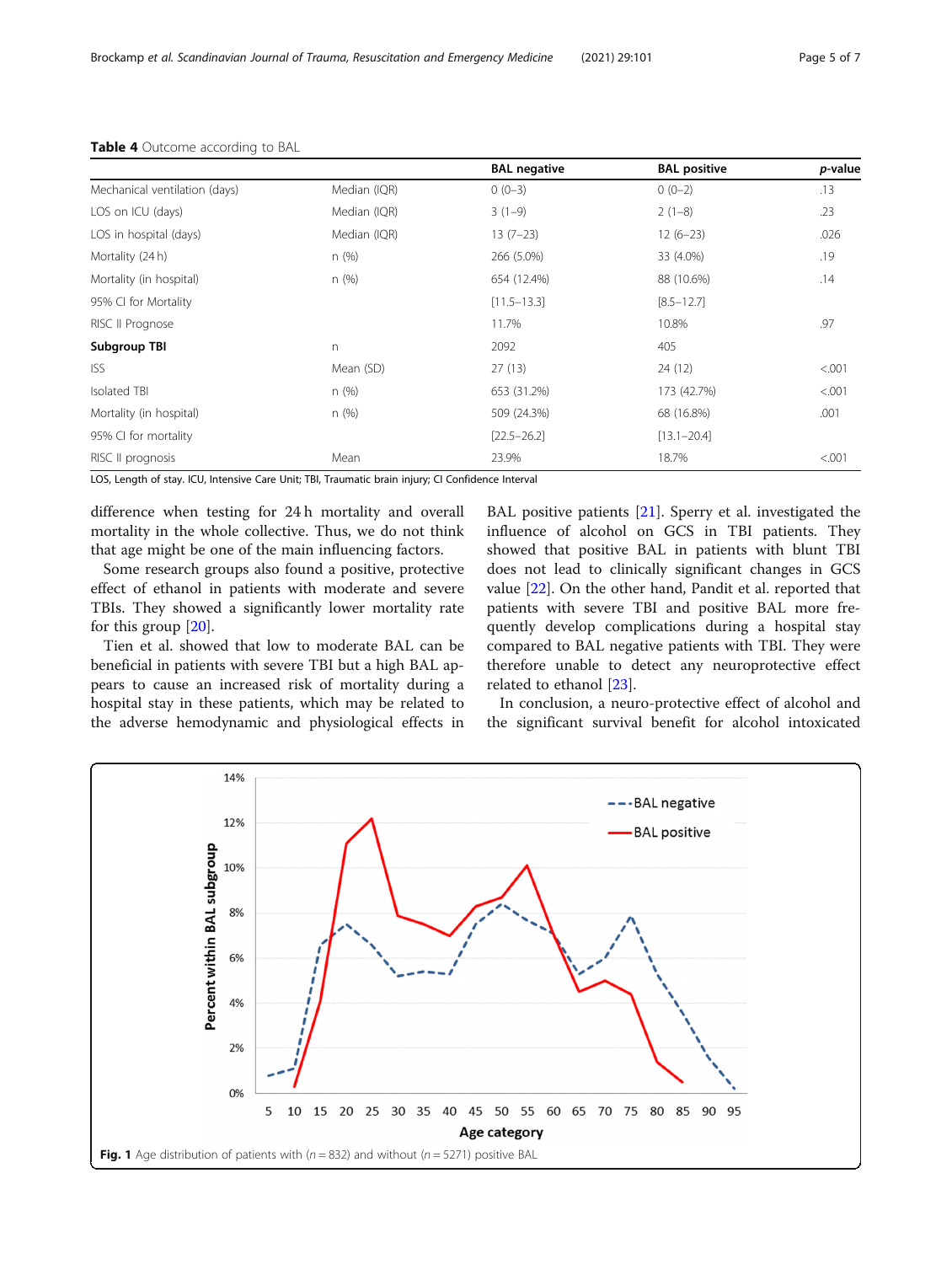patients with a traumatic brain injury [\[20](#page-6-0), [24](#page-6-0)] cannot be clearly explained and remains of further interest.

In the BAL positive group, a change in physiological parameters such as blood pressure and BE was observed. Alcohol has complex effects on the circulatory system. The relationship between alcohol and high blood pressure is well known, but little is known about the effect of alcohol on the circulation in seriously injured patients. Our results show a small drop in blood pressure in patients in the alcohol group. These results are in line with those of other authors [[5,](#page-6-0) [25\]](#page-6-0). In clinical trials, patients with an additional traumatic brain injury had lower amounts of catecholamines in the bloodstream, which in turn resulted in lower systolic blood pressure when admitted to the hospital [[26](#page-6-0)–[28\]](#page-6-0).

Patients with a positive BAL have a lower base excess than those in the BAL negative group.

Since alcohol consumption itself leads to lower values of BE (or higher values of lactate), it is questionable whether these markers could be used as a screening tool for injured intoxicated patients. Normally, the BE is an indicator for tissue hypoperfusion. However, according to a study by Dunne et al., the positive significance of the base excess as a predictive value in relation to mortality remains regarding BAL positive patients [[29](#page-6-0)].

Other studies show a comparable influence on various physiological parameters, in particular on base excess and lactate value, without measuring a difference in mortality [[29\]](#page-6-0).

The influence of alcohol on the coagulation system is controversial. In connection with traumatic brain injuries, many studies suggest that with the simultaneous presence of traumatic brain injury and a blood-increased alcohol level, the clotting system is affected. For example, Howard et al. showed that patients with brain injury and positive BAL had a significantly lower incidence of coagulopathies [\[30](#page-6-0)]. Since we did not focus on coagulopathies, we cannot make any further reliable statements based on our data but the effect remains of certain interest especially in trauma care.

In our analysis, patients in the alcohol group show an increased risk of falling from a low altitude  $(< 3 m)$ compared to patients in the control group. However, we have not been able to prove that patients from the alcohol group are more likely to be involved in accidents with e.g. cars, motorcycles or bicycles. This is likely due to the fact that the majority of BAL positive people no longer drive their own cars, motorbikes or bicycles, but rely on taxis or public transport. The increased number of low falls with an increased rate of severe traumatic brain injuries may be attributed to the fact that the sense of balance under alcohol consumption decreased. Moreover, it can be due

to the increased risk of falling with limited protective reflexes.

#### Limitations

The analysis presented here as well as the data published in the current literature cannot clarify sufficiently the existing relationship of the effect of ethanol in the context of an existing trauma with and without additional TBI. The discrepancy may be due to the numerous dose-dependent effects of alcohol, the time of exposure in relation to the injury and the nature of the injury and its outcome. In addition, it is very difficult to find comparable collectives in which an effect on hemodynamics and other physiological blood parameters can be investigated. Also, in the present evaluation only correlations, no causal relationships can be described. Additional studies are needed to further investigate the mechanism and possible therapeutic implications of this association.

#### Conclusion

This retrospective study of the TraumaRegister DGU® analyzes the influence of blood alcohol levels in seriously injured patients. The collective of alcoholic patients shows, among other things, more serious injuries in the area of the head as well as a negative influence on various physiological parameters. However, significant differences in outcome are especially apparent in alcoholic patients with an isolated TBI (AIS head ≥3). Comparable collectives need to be found and the effects of alcohol to be further investigated in clinical-experimental studies.

#### Abbreviation

AIS: Abbreviated Injury Scale; BAL: Blood Alcohol Level; BE: Base Excess; CI: Confidence Interval; DGU: Deutsche Gesellschaft für Unfallchirurgie; GCS: Glasgow Coma Scale; ICU: Intensive Care Unit; INR: International Normalized Ratio; ISS: Injury Severity Score; NISS: New Injury Severity Score; LOS: Length of stay; TBI: Traumatic Brain Injury

#### Acknowledgements

"Not applicable".

#### Authors' contributions

TB contributed to study design, interpretation of data, recording of paper and analyzing data. RL provided statistical analysis/ advice on study design. AB, AW, MM, MF and BB conceived on the study, provided statistical advice on study design. AB, PK, BB and MF contributed to analysis and interpretation of data and revision of the article. All authors read and approved the final manuscript for publication.

#### Funding

"Not applicable". Open Access funding enabled and organized by Projekt DEAL.

#### Availability of data and materials

Please contact author for data requests. Data were provided and analyzed under support of the TraumaRegister DGU® of the German Society of Trauma Surgery (DGU).

#### **Declarations**

Ethical approval and consent to participate "Not applicable".